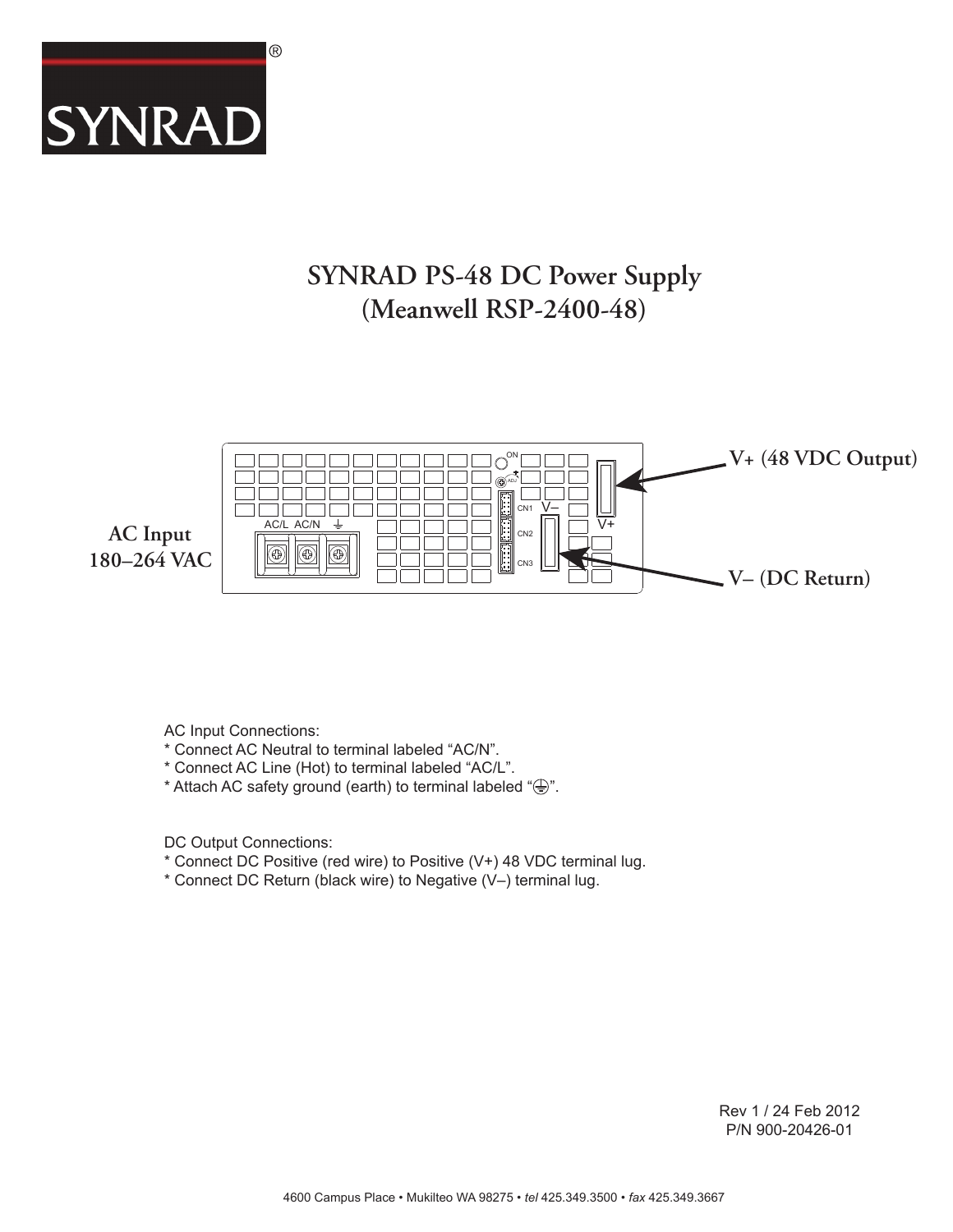



Features :

- AC input  $180 \sim 264$ VAC
- AC input active surge current limiting
- High efficiency up to 91%
- Built-in active PFC function, PF>0.95
- Protections: Short circuit / Overload / Over voltage / Over temperature / Fan alarm
- Forced air cooling by built-in DC with fan speed control function
- Output voltage can be trimmed between 20~110% of the rated output voltage
	- High power density 12.5W/inch<sup>3</sup>
- Current sharing up to 3 units
- Alarm signal output (relay contact and TTL signal)
- Built-in 12V/0.1A auxiliary output for remote control
- Built-in remote ON-OFF control
- Built-in remote sense function
- 3 years warranty



#### **SPECIFICATION**

| <b>MODEL</b>        |                                                    | RSP-2400-12                                                                                                                                                                                                                                                                              | RSP-2400-24    | RSP-2400-48                                                                                                                                   |  |  |  |  |  |
|---------------------|----------------------------------------------------|------------------------------------------------------------------------------------------------------------------------------------------------------------------------------------------------------------------------------------------------------------------------------------------|----------------|-----------------------------------------------------------------------------------------------------------------------------------------------|--|--|--|--|--|
| <b>DC VOLTAGE</b>   |                                                    | 12V                                                                                                                                                                                                                                                                                      | <b>24V</b>     | 48V                                                                                                                                           |  |  |  |  |  |
|                     | <b>RATED CURRENT</b>                               | 166.7A                                                                                                                                                                                                                                                                                   | 100A           | 50A                                                                                                                                           |  |  |  |  |  |
|                     | <b>CURRENT RANGE</b>                               | $0 - 166.7A$                                                                                                                                                                                                                                                                             | $0 - 100A$     | $0 - 50A$                                                                                                                                     |  |  |  |  |  |
|                     | <b>RATED POWER</b>                                 | 2000.4W                                                                                                                                                                                                                                                                                  | 2400W          | 2400W                                                                                                                                         |  |  |  |  |  |
|                     | RIPPLE & NOISE (max.) Note.2 150mVp-p              |                                                                                                                                                                                                                                                                                          | 150mVp-p       | 200mVp-p                                                                                                                                      |  |  |  |  |  |
| <b>OUTPUT</b>       | <b>VOLTAGE ADJ. RANGE</b>                          | $10.8 - 13.2V$                                                                                                                                                                                                                                                                           | $22 - 28V$     | $43 - 56V$                                                                                                                                    |  |  |  |  |  |
|                     | VOLTAGE TOLERANCE Note.3   ±1.0%                   |                                                                                                                                                                                                                                                                                          | ±1.0%          | ±1.0%                                                                                                                                         |  |  |  |  |  |
|                     | <b>LINE REGULATION</b>                             | ±0.5%                                                                                                                                                                                                                                                                                    | ±0.5%          | ±0.5%                                                                                                                                         |  |  |  |  |  |
|                     | <b>LOAD REGULATION</b>                             | ±0.5%                                                                                                                                                                                                                                                                                    | ±0.5%          | ±0.5%                                                                                                                                         |  |  |  |  |  |
|                     | <b>SETUP, RISE TIME</b>                            | 1000ms, 80ms at full load                                                                                                                                                                                                                                                                |                |                                                                                                                                               |  |  |  |  |  |
|                     | <b>HOLD UP TIME (Typ.)</b>                         | 12ms at full load                                                                                                                                                                                                                                                                        |                |                                                                                                                                               |  |  |  |  |  |
|                     | <b>VOLTAGE RANGE</b>                               | 180~264VAC<br>254~370VDC                                                                                                                                                                                                                                                                 |                |                                                                                                                                               |  |  |  |  |  |
|                     | <b>FREQUENCY RANGE</b>                             | $47 \sim 63$ Hz                                                                                                                                                                                                                                                                          |                |                                                                                                                                               |  |  |  |  |  |
|                     | <b>POWER FACTOR (Typ.)</b>                         | 0.95/230VAC at full load                                                                                                                                                                                                                                                                 |                |                                                                                                                                               |  |  |  |  |  |
| <b>INPUT</b>        | <b>EFFICIENCY (Typ.)</b>                           | 87%                                                                                                                                                                                                                                                                                      | 90%            | 91.5%                                                                                                                                         |  |  |  |  |  |
|                     | <b>AC CURRENT (Typ.)</b>                           | 12A/230VAC<br>15.5A/180VAC                                                                                                                                                                                                                                                               |                |                                                                                                                                               |  |  |  |  |  |
|                     | <b>INRUSH CURRENT (Typ.)</b>                       | 60A/230VAC                                                                                                                                                                                                                                                                               |                |                                                                                                                                               |  |  |  |  |  |
|                     | <b>LEAKAGE CURRENT</b>                             | <2.0mA / 240VAC                                                                                                                                                                                                                                                                          |                |                                                                                                                                               |  |  |  |  |  |
|                     |                                                    | 100 $\sim$ 112% rated output power                                                                                                                                                                                                                                                       |                |                                                                                                                                               |  |  |  |  |  |
|                     | <b>OVERLOAD</b>                                    |                                                                                                                                                                                                                                                                                          |                | User adjustable continuous constant current limiting or constant current limiting with delay shutdown after 5 seconds, re-power on to recover |  |  |  |  |  |
|                     |                                                    | $13.8 - 16.8V$                                                                                                                                                                                                                                                                           | $28.8 - 33.6V$ | $57.6 - 67.2V$                                                                                                                                |  |  |  |  |  |
|                     | <b>PROTECTION   OVER VOLTAGE</b>                   | Protection type : Shut down o/p voltage, re-power on to recover                                                                                                                                                                                                                          |                |                                                                                                                                               |  |  |  |  |  |
|                     |                                                    | 95°C ±5°C (12V), 100°C ±5°C (24V,48V) (TSW1: detect on heatsink of power transistor)                                                                                                                                                                                                     |                |                                                                                                                                               |  |  |  |  |  |
|                     | <b>OVER TEMPERATURE</b>                            | 95°C ±5°C (12V), 85°C ±5°C (24V), 80°C ±5°C (48V) (TSW2 : detect on heatsink of o/p diode)                                                                                                                                                                                               |                |                                                                                                                                               |  |  |  |  |  |
|                     |                                                    | Protection type : Shut down o/p voltage, recovers automatically after temperature goes down                                                                                                                                                                                              |                |                                                                                                                                               |  |  |  |  |  |
|                     | <b>AUXILIARY POWER(AUX)</b>                        | 12V@0.1A(Only for Remote ON/OFF control)                                                                                                                                                                                                                                                 |                |                                                                                                                                               |  |  |  |  |  |
|                     | <b>REMOTE ON/OFF CONTROL</b>                       | Please see the Function Manual                                                                                                                                                                                                                                                           |                |                                                                                                                                               |  |  |  |  |  |
|                     | <b>FUNCTION   ALARM SIGNAL OUTPUT</b>              | Please see the Function Manual                                                                                                                                                                                                                                                           |                |                                                                                                                                               |  |  |  |  |  |
|                     | <b>OUTPUT VOLTAGE TRIM</b>                         | $2.4 - 13.2V$                                                                                                                                                                                                                                                                            | $4.8 - 28V$    | $9.6 - 56V$                                                                                                                                   |  |  |  |  |  |
|                     | <b>CURRENT SHARING</b>                             | Please see the Function Manual                                                                                                                                                                                                                                                           |                |                                                                                                                                               |  |  |  |  |  |
|                     | <b>WORKING TEMP.</b>                               | -20 ~ +70° $\mathrm{C}$ (Refer to "Derating Curve")                                                                                                                                                                                                                                      |                |                                                                                                                                               |  |  |  |  |  |
|                     | <b>WORKING HUMIDITY</b>                            | 20~90% RH non-condensing                                                                                                                                                                                                                                                                 |                |                                                                                                                                               |  |  |  |  |  |
| <b>ENVIRONMENT</b>  | <b>STORAGE TEMP., HUMIDITY</b>                     | $-40 \sim +85^{\circ}$ C, 10 ~ 95% RH                                                                                                                                                                                                                                                    |                |                                                                                                                                               |  |  |  |  |  |
|                     | <b>TEMP. COEFFICIENT</b>                           | $\pm 0.05\%$ /°C (0~50°C)                                                                                                                                                                                                                                                                |                |                                                                                                                                               |  |  |  |  |  |
|                     | <b>VIBRATION</b>                                   | 10 ~ 500Hz, 2G 10min./1cycle, 60min. each along X, Y, Z axes                                                                                                                                                                                                                             |                |                                                                                                                                               |  |  |  |  |  |
|                     | <b>SAFETY STANDARDS</b>                            | UL60950-1, TUV EN60950-1 approved                                                                                                                                                                                                                                                        |                |                                                                                                                                               |  |  |  |  |  |
| <b>SAFETY &amp;</b> | <b>WITHSTAND VOLTAGE</b>                           | I/P-O/P:3KVAC I/P-FG:1.5KVAC O/P-FG:0.5KVAC<br>I/P-O/P, I/P-FG, O/P-FG:100M Ohms / 500VDC / 25℃/ 70% RH                                                                                                                                                                                  |                |                                                                                                                                               |  |  |  |  |  |
| EMC                 | <b>ISOLATION RESISTANCE</b><br><b>EMC EMISSION</b> |                                                                                                                                                                                                                                                                                          |                |                                                                                                                                               |  |  |  |  |  |
| (Note 4)            |                                                    | Compliance to EN55022 (CISPR22), EN61000-3-2,-3                                                                                                                                                                                                                                          |                |                                                                                                                                               |  |  |  |  |  |
|                     | <b>EMC IMMUNITY</b><br><b>MTBF</b>                 | Compliance to EN61000-4-2,3,4,5,6,8,11, EN55024, light industry level, criteria A                                                                                                                                                                                                        |                |                                                                                                                                               |  |  |  |  |  |
| <b>OTHERS</b>       | <b>DIMENSION</b>                                   | 106.7K hrs min.<br>MIL-HDBK-217F (25 $\degree$ C)                                                                                                                                                                                                                                        |                |                                                                                                                                               |  |  |  |  |  |
|                     |                                                    | 278*177.8*63.5mm (L*W*H)                                                                                                                                                                                                                                                                 |                |                                                                                                                                               |  |  |  |  |  |
|                     | <b>PACKING</b>                                     | 3.3Kg; 4pcs/14.2Kg/1.89CUFT<br>1. All parameters NOT specially mentioned are measured at 230VAC input, rated load and 25°C of ambient temperature.                                                                                                                                       |                |                                                                                                                                               |  |  |  |  |  |
| <b>NOTE</b>         |                                                    | 2. Ripple & noise are measured at 20MHz of bandwidth by using a 12" twisted pair-wire terminated with a 0.1uf & 47uf parallel capacitor.<br>3. Tolerance: includes set up tolerance, line regulation and load regulation.                                                                |                |                                                                                                                                               |  |  |  |  |  |
|                     | (as available on http://www.meanwell.com)          | 4. The power supply is considered a component which will be installed into a final equipment. The final equipment must be re-confirmed that it still meets<br>EMC directives. For quidance on how to perform these EMC tests, please refer to "EMI testing of component power supplies." |                |                                                                                                                                               |  |  |  |  |  |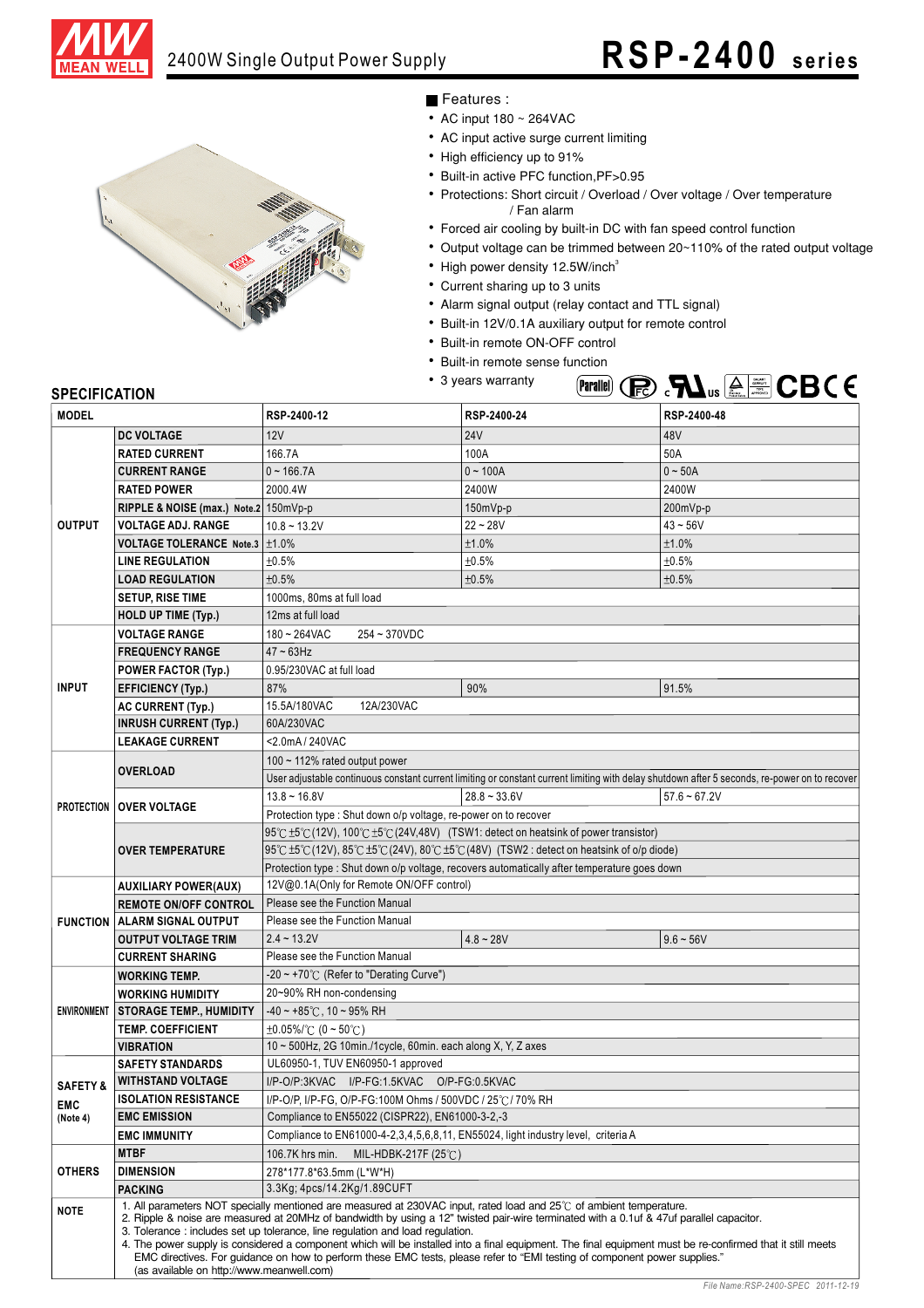

# 2400W Single Output Power Supply **RSP-2400** series



| Pin No. | Assignment |  |
|---------|------------|--|
|         | AC/L       |  |
| 2       | AC/N       |  |
| 3       | $FG \pm$   |  |

| Pin No. | Assignment | Pin No. |    | Assignment   Mating Housing   | Terminal                                       |
|---------|------------|---------|----|-------------------------------|------------------------------------------------|
|         | <b>RCG</b> | -5.7    |    |                               |                                                |
|         | RC.        |         |    |                               | CS(Current Share) HRS DF11-8DS   HRS DF11-**SC |
|         | PV         |         | +S | or equivalent   or equivalent |                                                |
|         | PS         |         |    |                               |                                                |

RCG: Remote ON/OFF Ground

- RC : Remote ON/OFF CS: Load Share
- PV : Output Voltage External Control +S: +Remote Sensing
- PS : Reference Voltage Terminal

-S : -Remote Sensing

Control Pin No. Assignment(CN3) : HRS DF11-10DP-2DS or equivalent

| Pin No. | Assianment | Pin No. | Assignment | Pin No. | Assignment | Pin No. | Assignment | Mating Housing                               | Terminal      |
|---------|------------|---------|------------|---------|------------|---------|------------|----------------------------------------------|---------------|
|         | P OK GND   |         | P OK2      |         | AUXG       | 10      | OL-SD      |                                              |               |
|         | P OK       |         | RCG        |         | AUX        |         |            | HRS DF11-10DS HRS DF11-**SC<br>or equivalent | or equivalent |
|         | P OK GND2  |         | RC         |         | OLP        |         |            |                                              |               |

P OK GND: Power OK Ground RCG: Remote ON/OFF Ground AUX: Auxiliary Output P OK: Power OK Signal (Relay Contact) RC: Remote ON/OFF OLP: OLP mode select

P OK2: Power OK Signal (TTL Signal) AUXG: Auxiliary Ground OL-SD: OLP mode select

PFC fosc : 88KHz

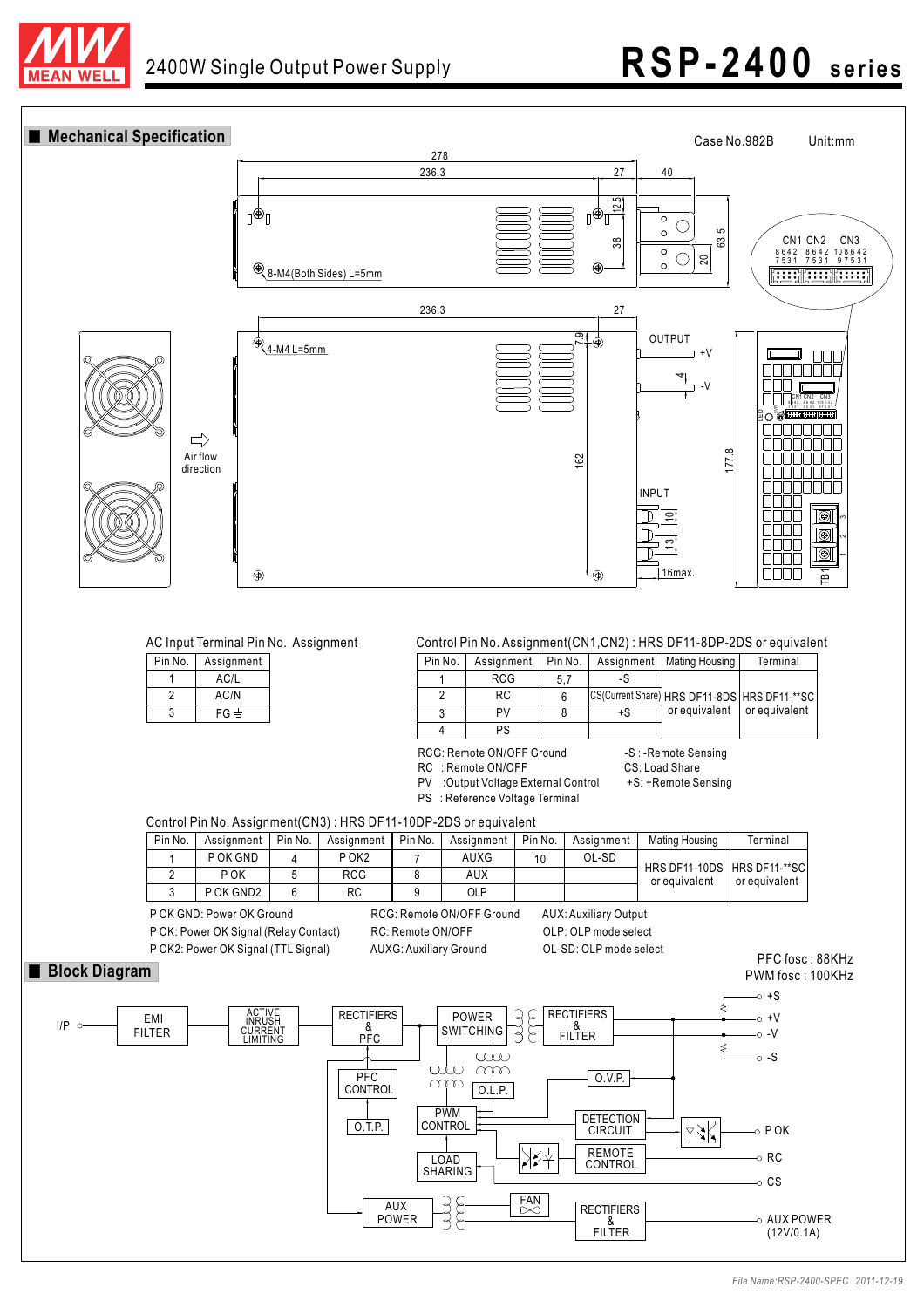

## 2400W Single Output Power Supply **RSP-2400** series

### **Derating Curve Static Characteristics**



### **Function Manual**

### **1.Remote ON/OFF**

(1)Remote ON/OFF control becomes available by applying voltage in CN1 & CN2 & CN3. (2)Table 1.1 shows the specification of Remote ON/OFF function.

(3)Fig.1.2 shows the example to connect Remote ON/OFF control function.

Table 1.1 Specification of Remote ON/OFF

|          | <b>Connection Method</b> | Fig. $1.2(A)$ | Fig. $1.2(B)$ | Fig. $1.2(C)$ |
|----------|--------------------------|---------------|---------------|---------------|
| SW Logic | Output on                | SW Open       | SW Open       | SW Close      |
|          | Output off               | SW Close      | SW Close      | SW Open       |

#### Fig.1.2 Examples of connecting remote ON/OFF



### (C)Using internal 12V auxiliary output



#### (A)Using external voltage source (B)Using internal 12V auxiliary output

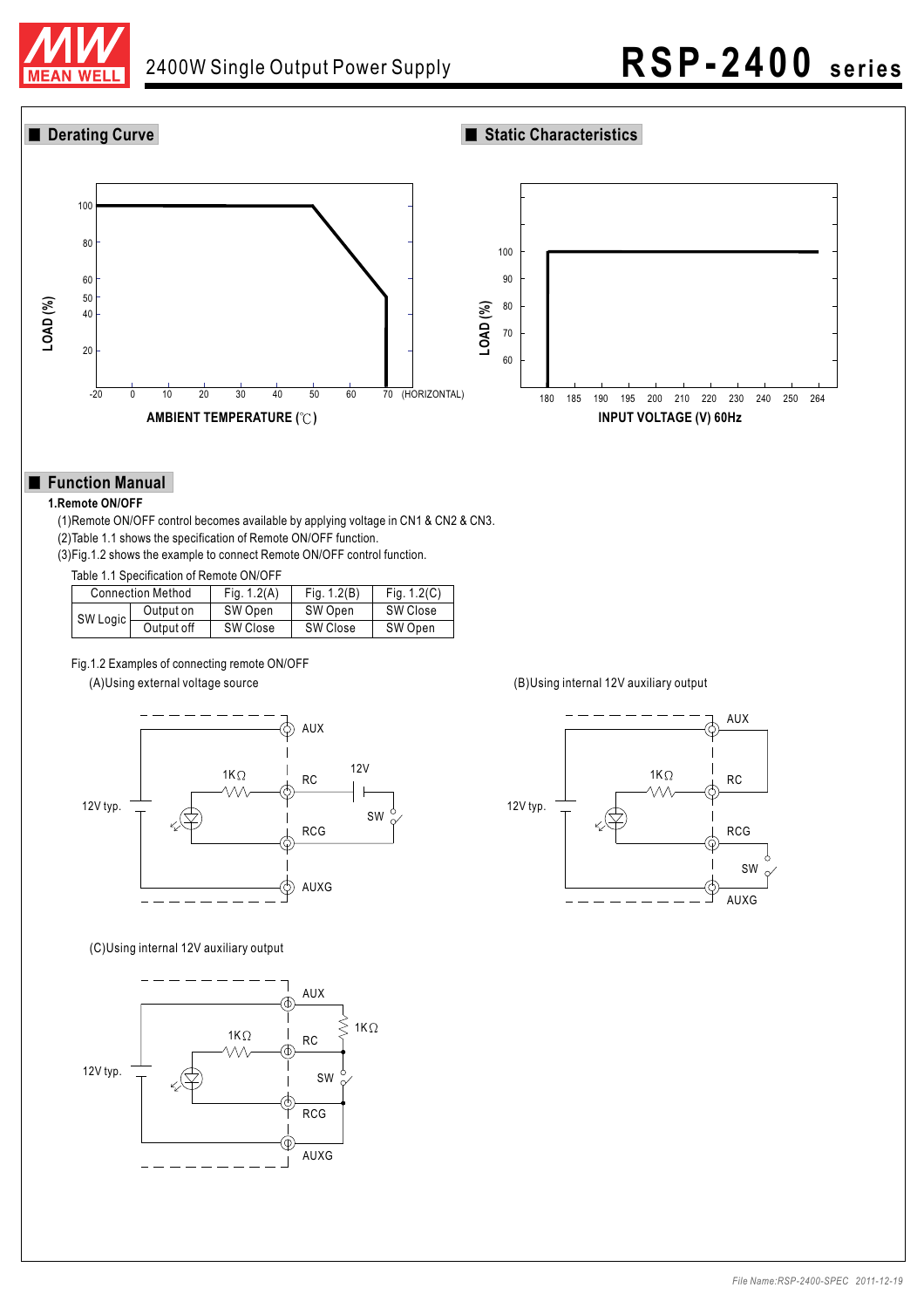

**2.Alarm Signal Output** (1)Alarm signal is sent out through "P OK" & "P OK GND" and P OK2 & P OK GND2 pins.

(2)An external voltage source is required for this function.

(3)Table 2.1 explains the alarm function built-in the power supply.

| Function | <b>Description</b>                                                                                         | Output of alarm (P OK, Relay Contact)                  | Output of alarm(P OK2, TTL Signal)                      |
|----------|------------------------------------------------------------------------------------------------------------|--------------------------------------------------------|---------------------------------------------------------|
| P OK     | The signal is "Low" when the power supply is above<br>80% of the rated output voltage-Power OK             | Low $(0.5V \text{ max at } 500 \text{ mA})$            | Low $(0.5V$ max at $10mA)$                              |
|          | The signal turns to be "High" when the power supply<br>is under 80% of the rated output voltage-Power Fail | High or open<br>(External applied voltage, 500mA max.) | High or open<br>  (External applied voltage, 10mA max.) |









Fig. 2.3 Internal circuit of P OK2 (Open collector method)

- (1)Connecting an external DC source between PV & -S on CN1 or CN2, and +S & +V, -S & -V also need to be connected that is shown in Fig. 3.1.
- (2)Adjustment of output voltage is possible between 20~110%(Typ.) of the rated output which is shown in Fig. 3.2. Reducing output current is required when the output voltage is trimmed up.



Fig. 3.2 Output voltage trimming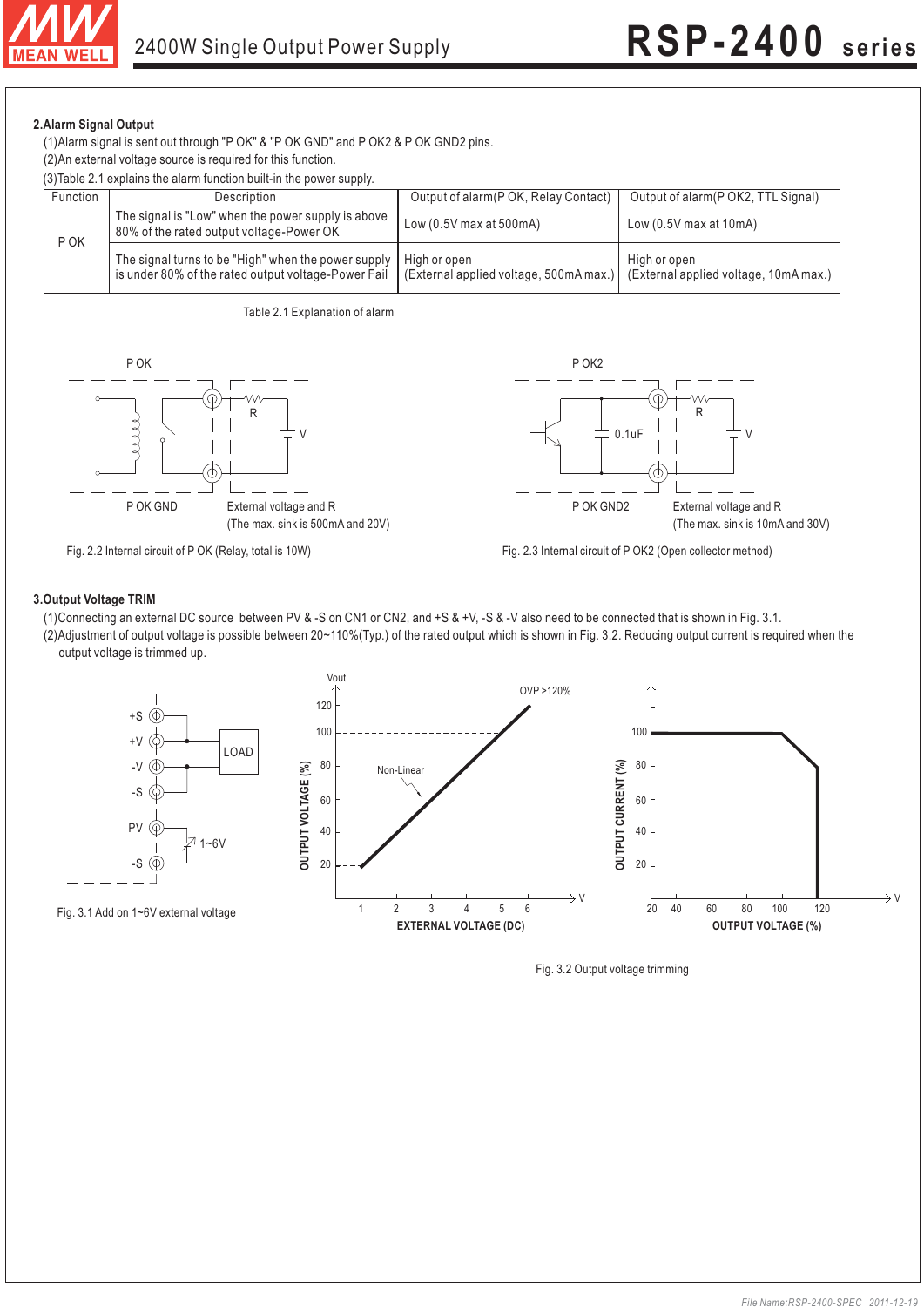

#### **4.Current Sharing**

- (1)Parallel operation is available by connecting the units shown as below
- (+S,-S and CS are connected mutually in parallel):
- (2) The voltage difference among each output should be minimized that less than  $\pm 2\%$  is required.
- (3)The total output current must not exceed the value determined by the following equation.
- (Output current at parallel operation)=(The rated current per unit) x (Number of unit) x 0.9
- (4) In parallel operation 3 units is the maximum, please consult the manufacturer for other applications.
- (5) When remote sensing is used in parallel operation, the sensing wire must be connected only to the master unit.
- (6) Wires of remote sensing should be kept at least 10 cm from input wires.



(7) Under parallel operation, the "output voltage trim" function is not available.

(8) When in parallel operation, the minimum output load should be greater than 2% of total output load (Min. Load >2% rated current per unit  $\times$  number of unit)

#### **5.Select O.L.P mode**

(1)Remove the shorting connector on CN3 that is shown in Fig 5.1, the O.L.P. mode will be "continuous constant current limiting".

(2)Insert the shorting connector on CN3 that is shown in Fig 5.2, the O.L.P. mode will be "constant current limiting with delay shutdown after 5 seconds, re-power on to recover".





OLP Mode : constant current limiting OLP Mode : constant current limiting with delay shutdown after 5 seconds